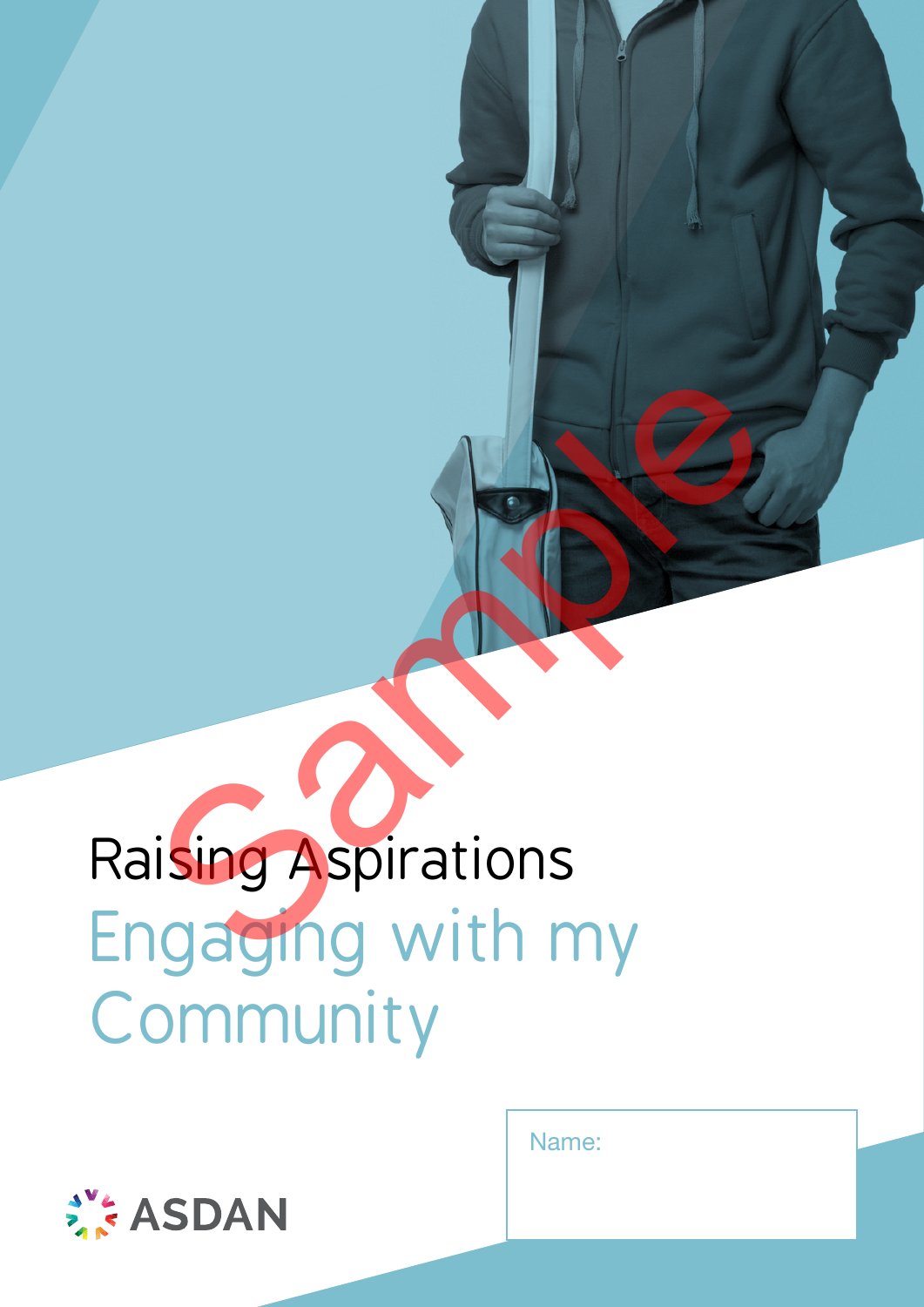## **Contents**

| Welcome                         | $\overline{2}$ |
|---------------------------------|----------------|
| <b>Record boxes</b>             | 3              |
| Tutor/mentor notes              | $\overline{4}$ |
| <b>Record of activities</b>     | 5              |
| <b>Activities</b>               |                |
| Section 1: Places I visit       |                |
| Section 2: Help and support     | 8              |
| Section 3: Clubs and events     | 10             |
| Section 4: The environment      | 12             |
| Section 5: Helping others       | 14             |
| Section 6: Travel and transport | 16             |
| My skills and My challenge      | 18             |
| Space for notes                 | 20             |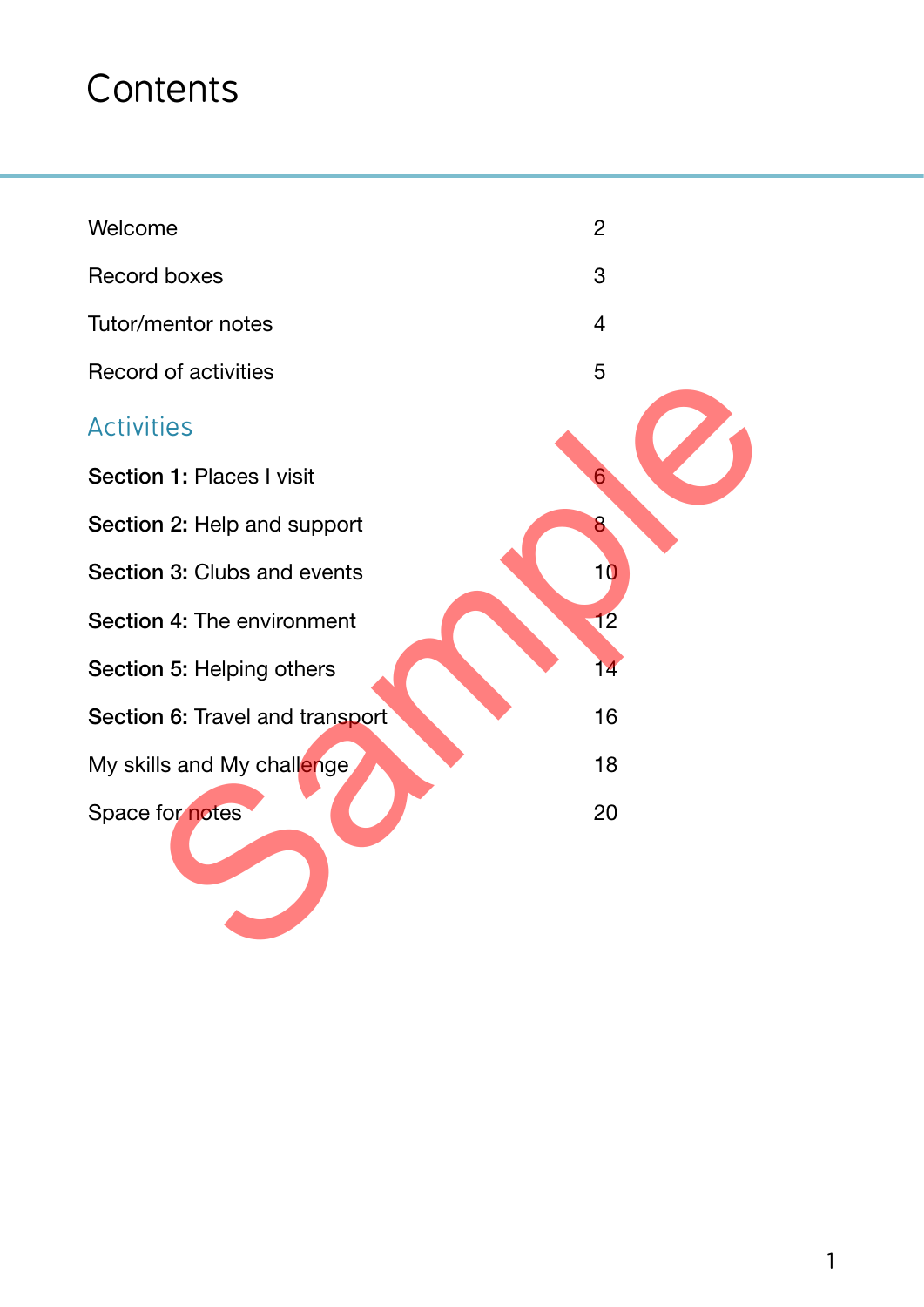#### Welcome

#### You are starting a Raising Aspirations module called Engaging with my Community

While doing the activities you will be asked to:

- listen
- say
- show
- write

You can say things by talking or signing or by using any other means to let someone know what you want to do.

You can record things by using a photograph, writing, by telling someone else so that they can write it for you, or by using any other means to show what you have done.

As you do the activities you will collect evidence such as photographs, drawings, digital recordings, CDs and other things to show how you have completed the activities.

As you complete each section, you or your mentor can tick the boxes alongside the activities and the corresponding box on the Record of activities (page 5). w<br>
w<br>
e<br>
an say things by talking or signing or by using any other means to<br>
the know what you want to do.<br>
an record things by using a photograph, writing, by telling some<br>
o that they can write it for you, or by using an

When you have finished this module, remember to complete the My skills and My challenge pages at the end of the book.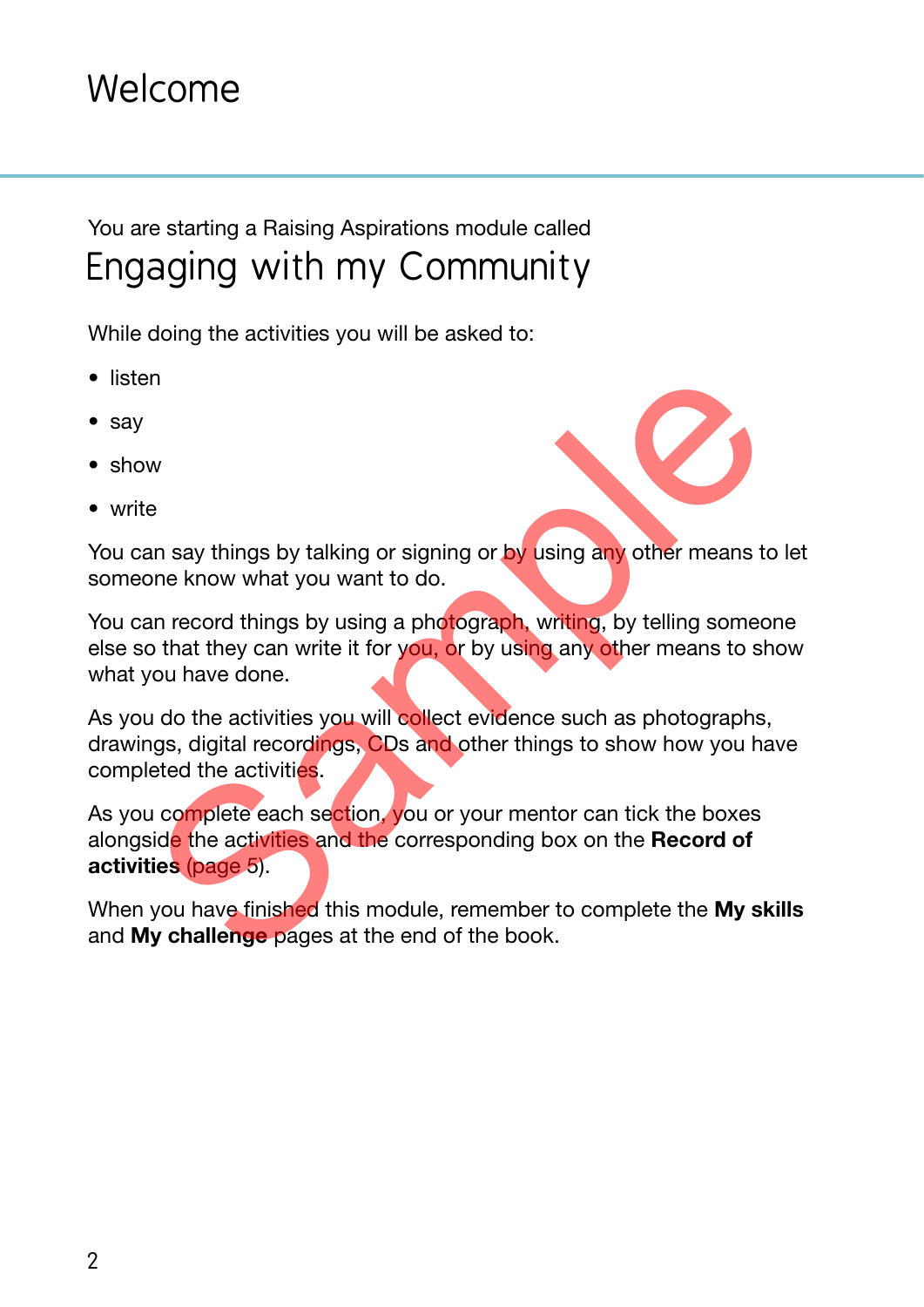### Record boxes

At the end of each section you will find a page of record boxes:

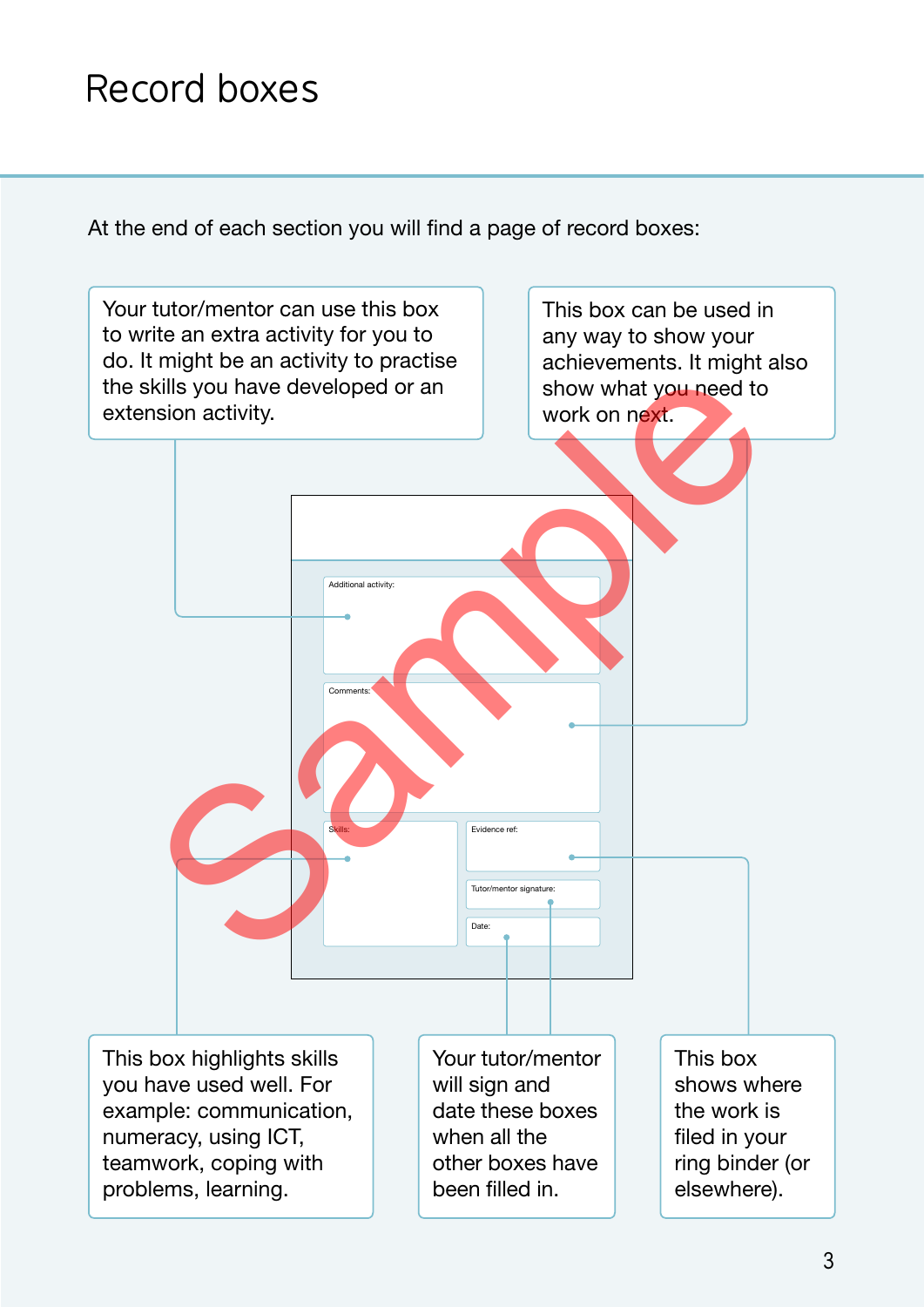#### Section 1: Places I visit

Show places that you visit in your local community.



• Other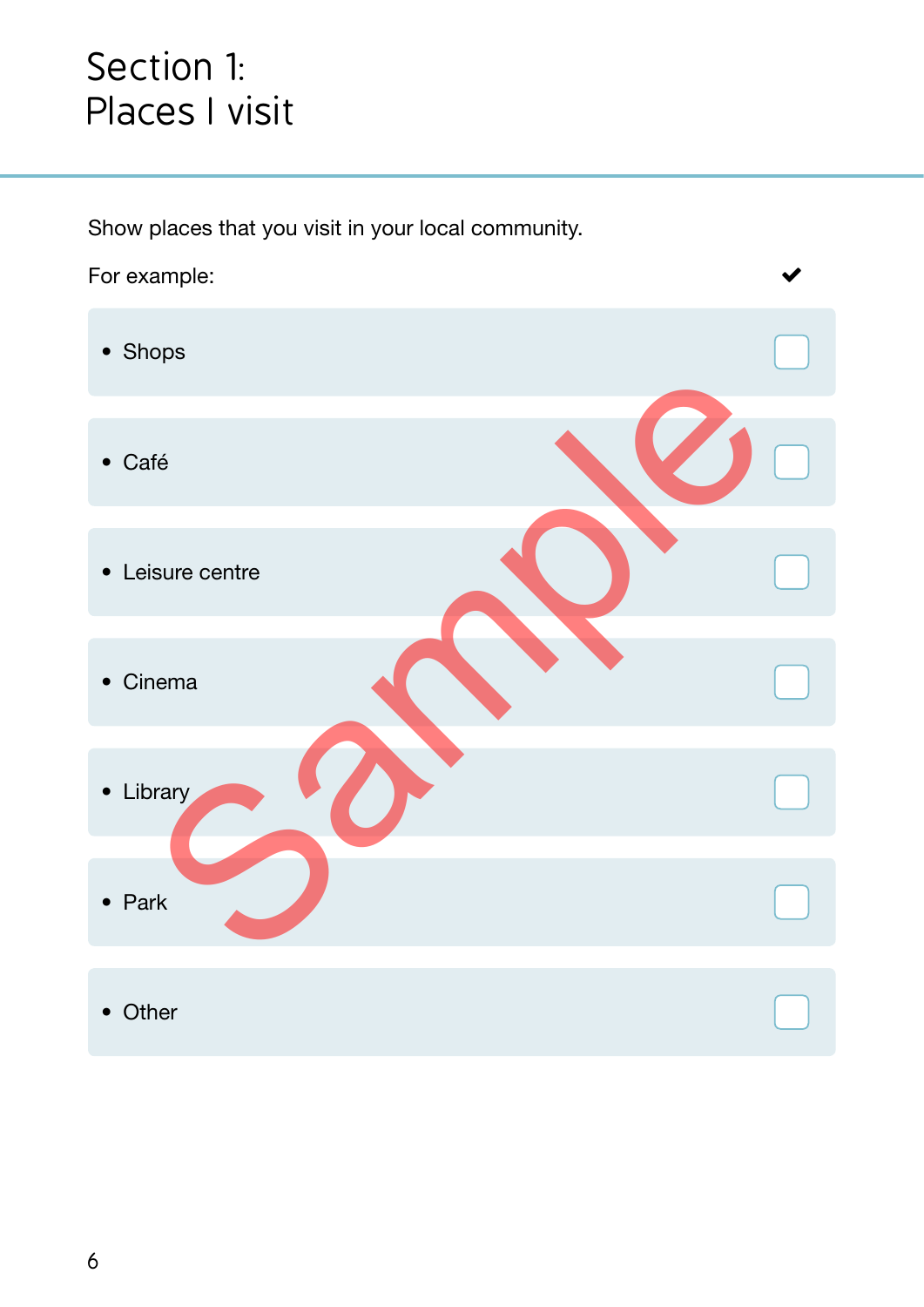#### Section 1: Places I visit

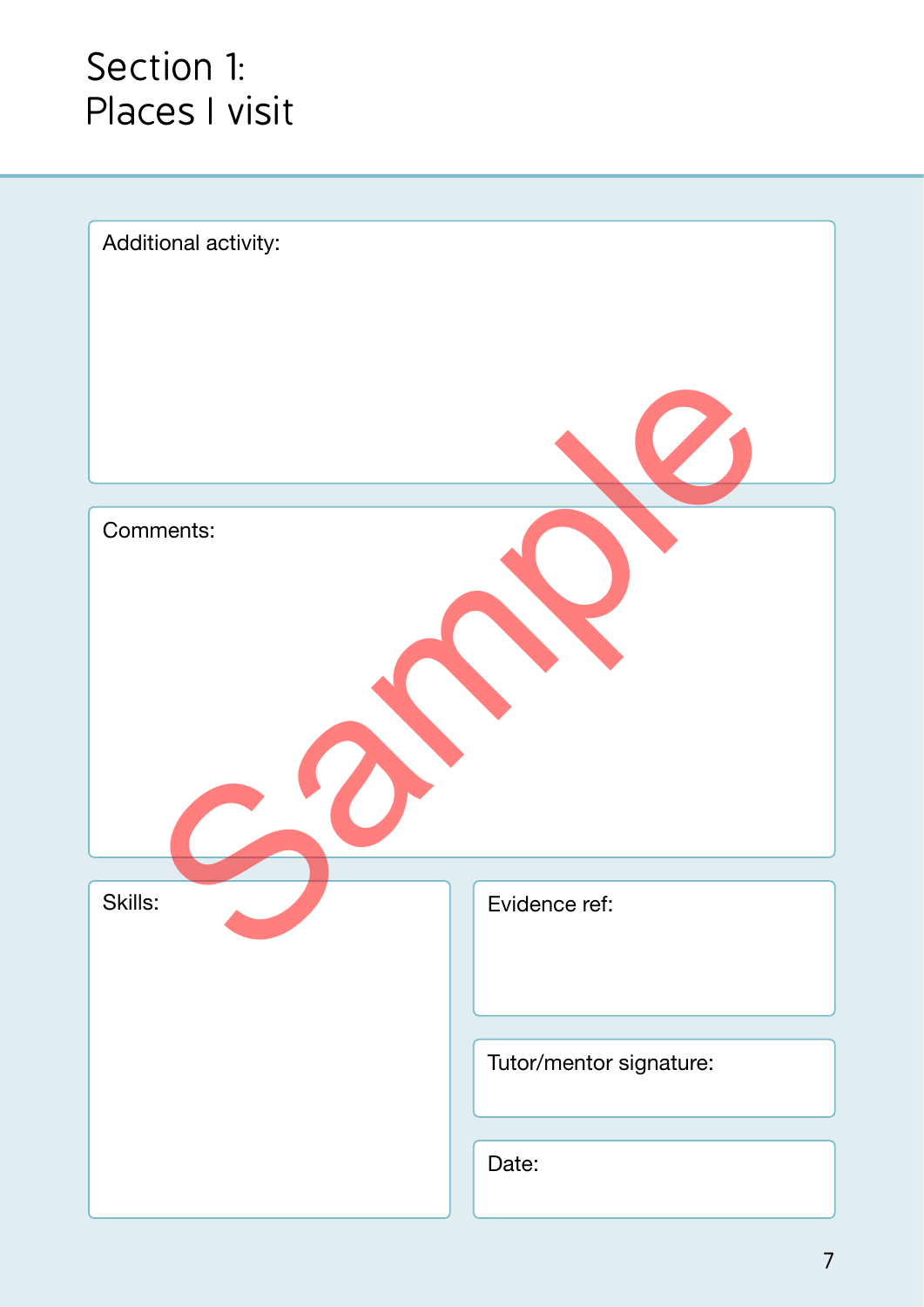#### Section 3: Clubs and events

Show community clubs or events that you can take part in.

For example:

- Youth clubs
- Activity clubs
- Religious groups
- Sports events
- Fundraising events
- Art/craft workshops tivity clubs<br>
Sample Scribes Scribes Scribes Scribes Scribes Scribes Scribes Scribes Scribes Scribes Scribes Scribes Scribes Scribes Scribes Scribes Scribes Scribes Scribes Scribes Scribes Scribes Scribes Scribes Scribes S
- Other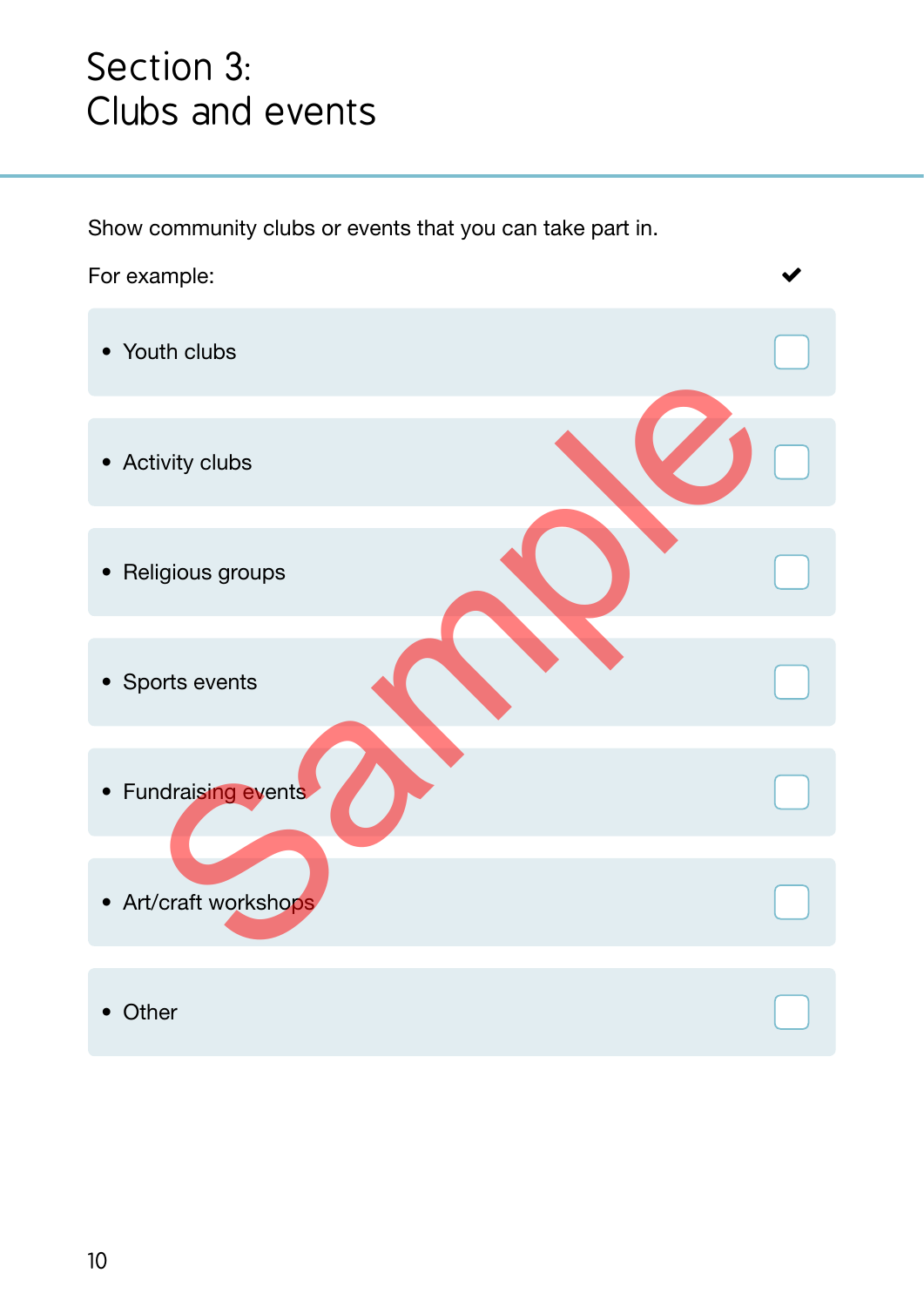#### Section 3: Clubs and events

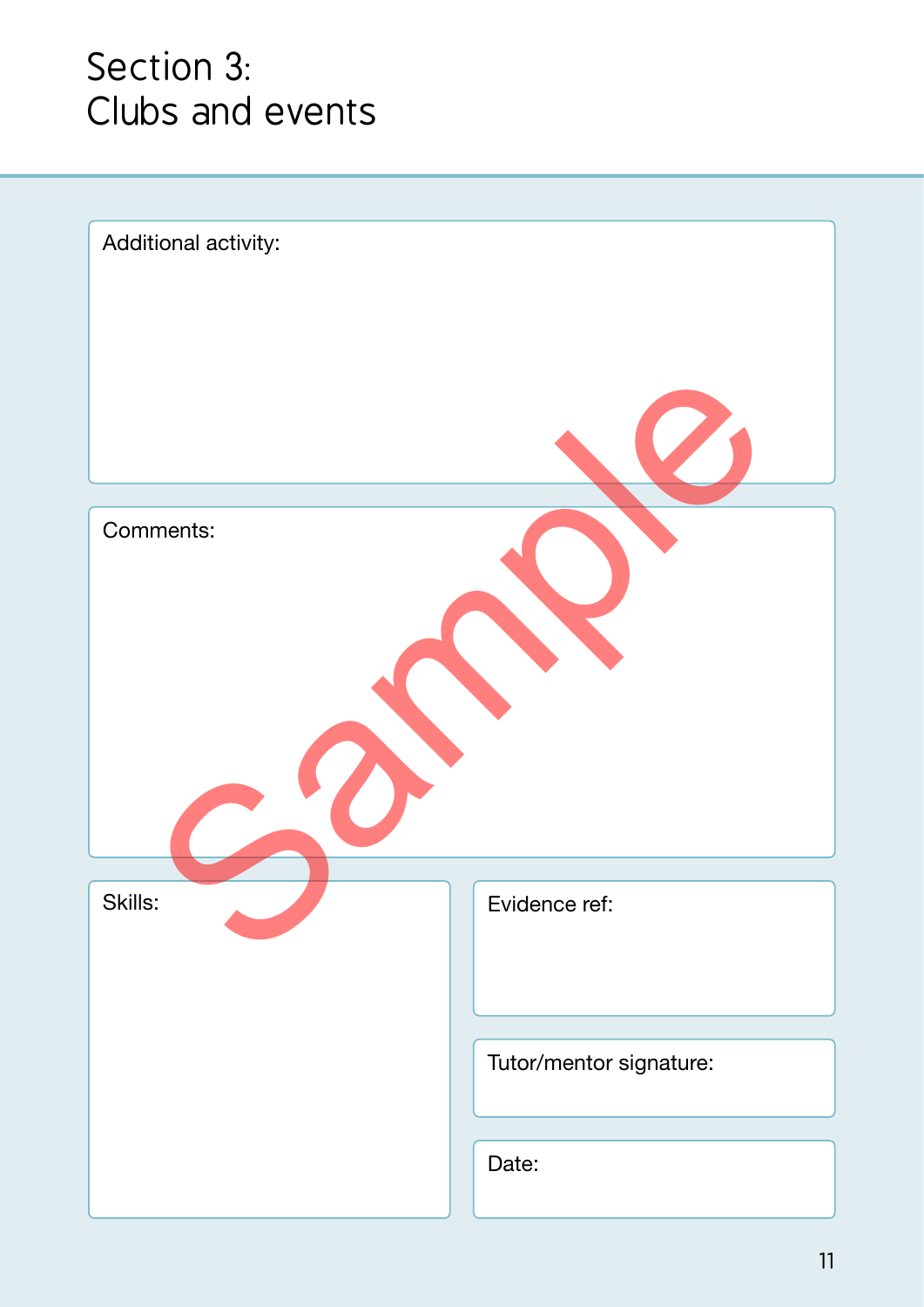#### Section 6: Travel and transport

Show regular journeys that you make around your community.

For example:

• On foot • By minibus • Using public transport • By car • By bike **• Other** minibus<br>bike<br>rules you have to follow when making these journeys.<br>ample:<br>ing polite

 $\blacktriangledown$ 

Show rules you have to follow when making these journeys.

For example:

- Being polite
- Wearing a seat belt
- Not running across the road
- Other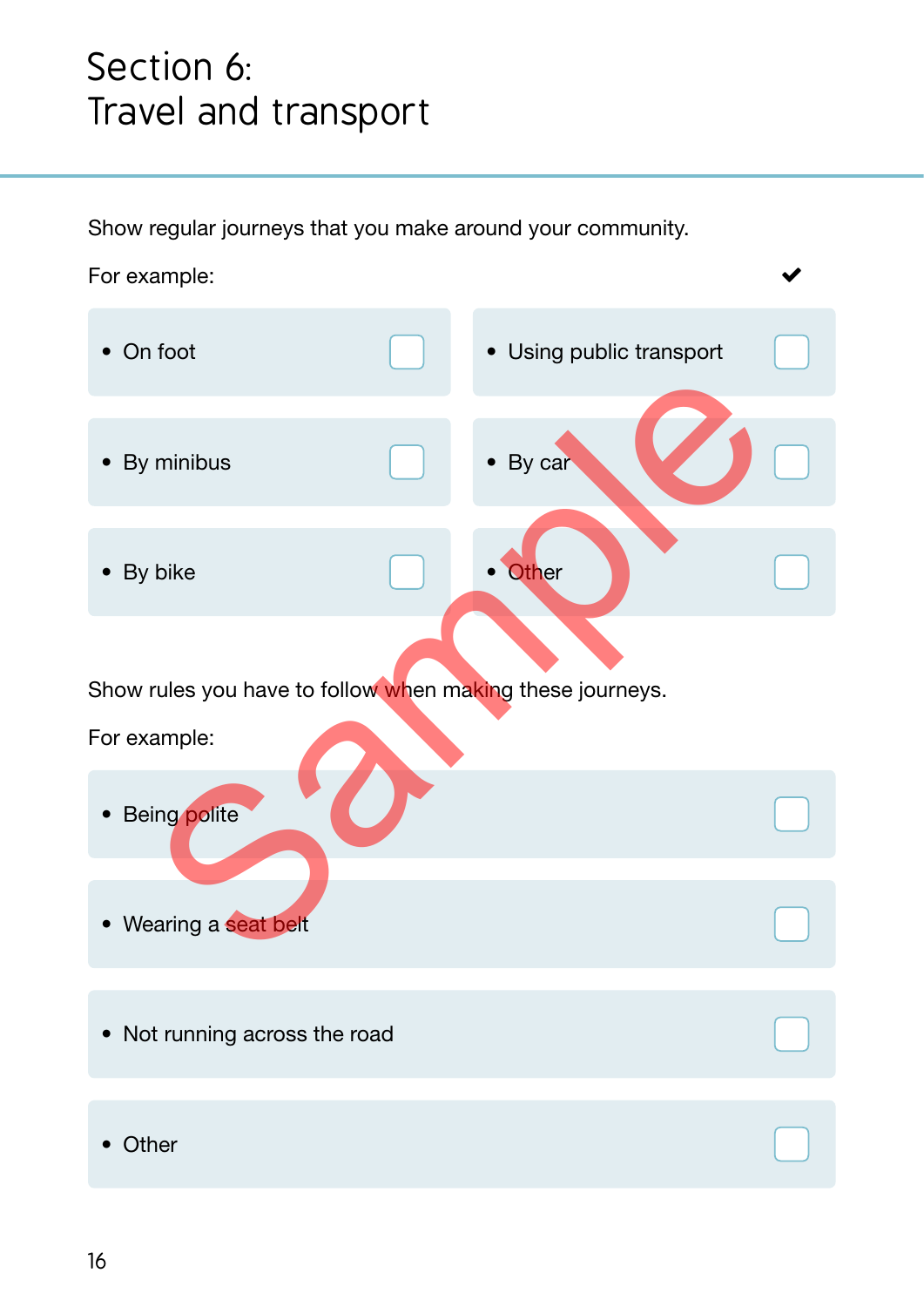#### Section 6: Travel and transport

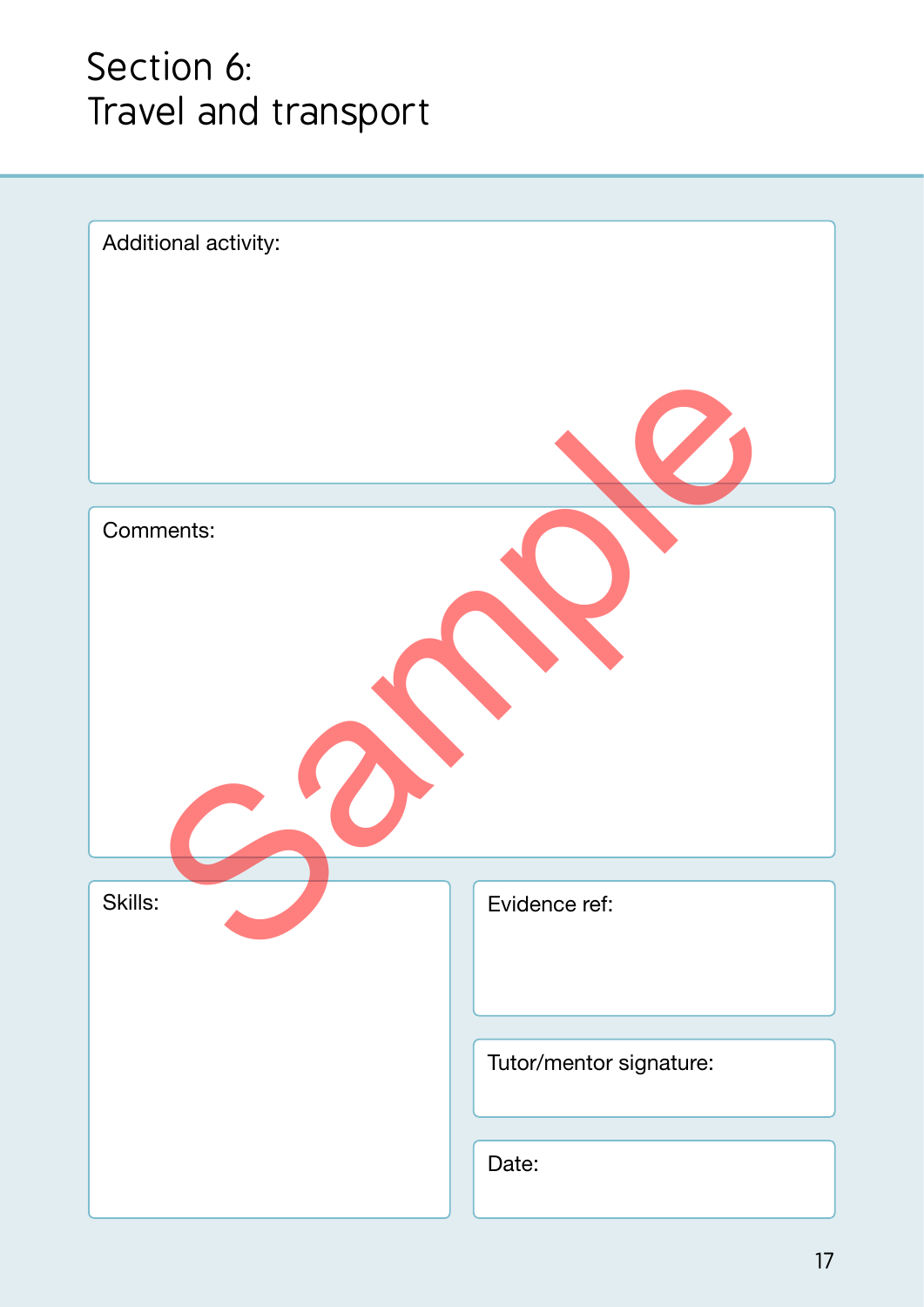### Engaging with my Community: My skills

This section is for you to share the things you have done well while completing this module.

For example:

- attending clubs
- using transport independently
- keeping safe
- behaving appropriately around others propriately around others<br>aging in group activities<br>aging in group activities<br>as I can do
- engaging in group activities

Things I can do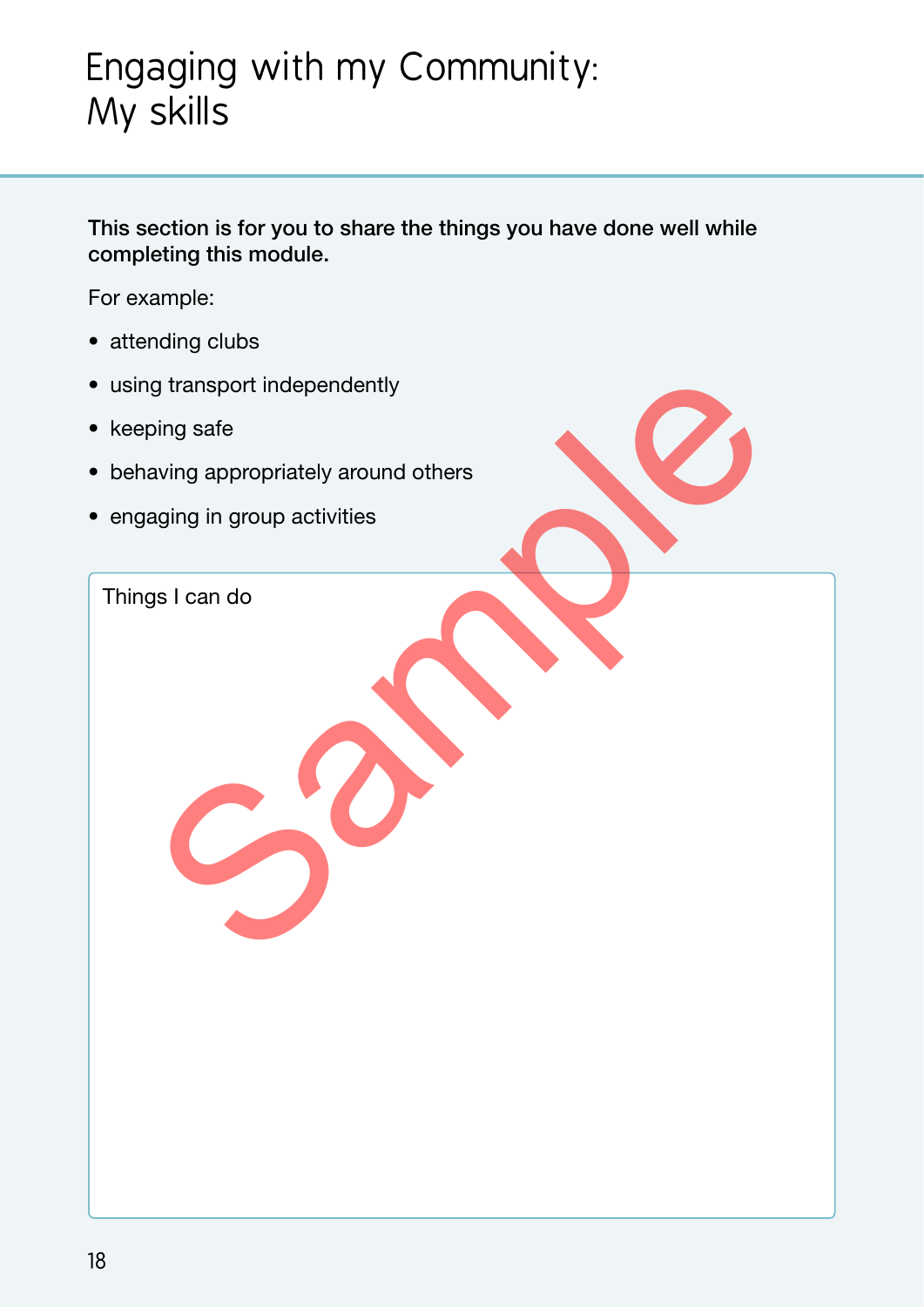| . |
|---|
| . |